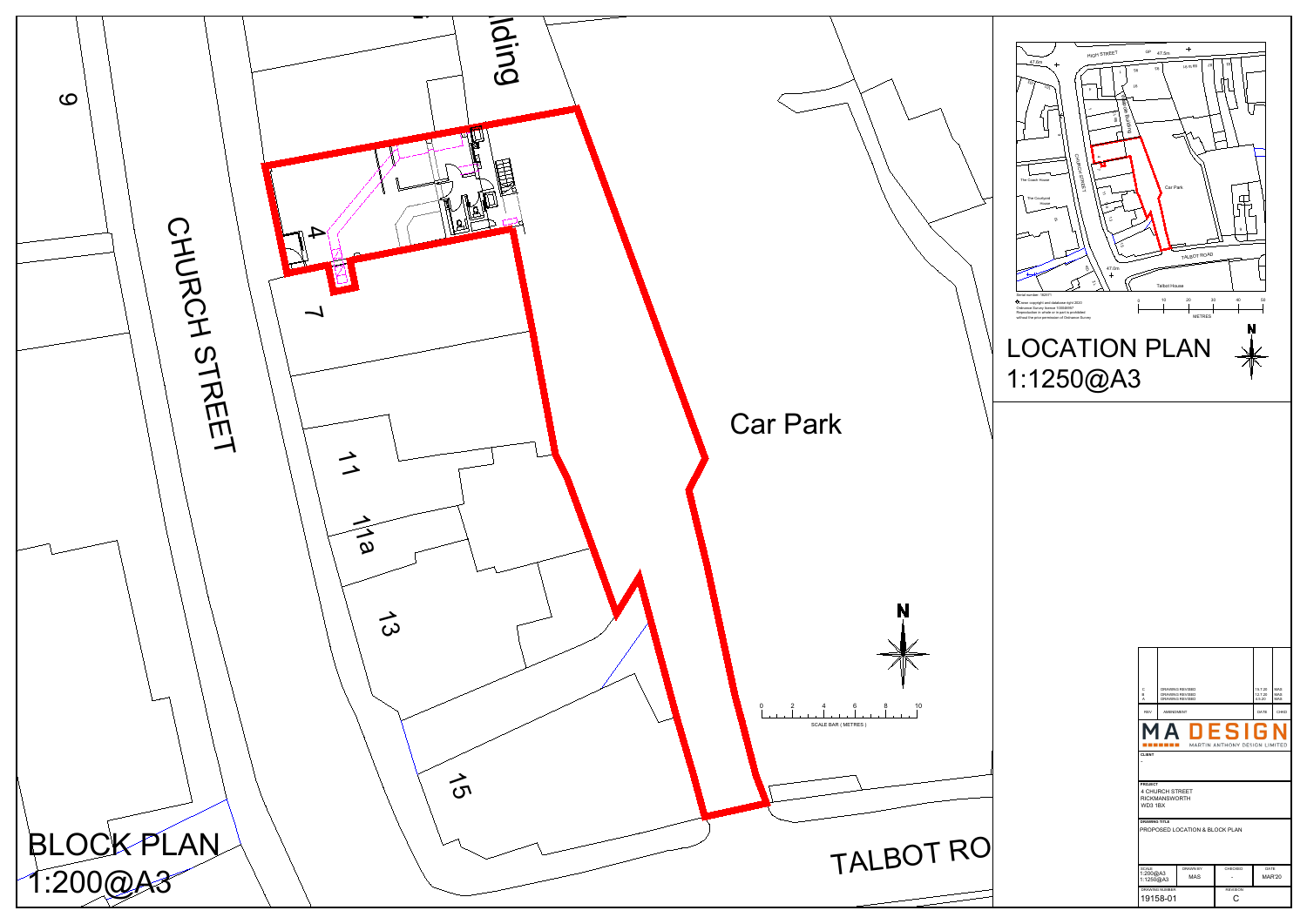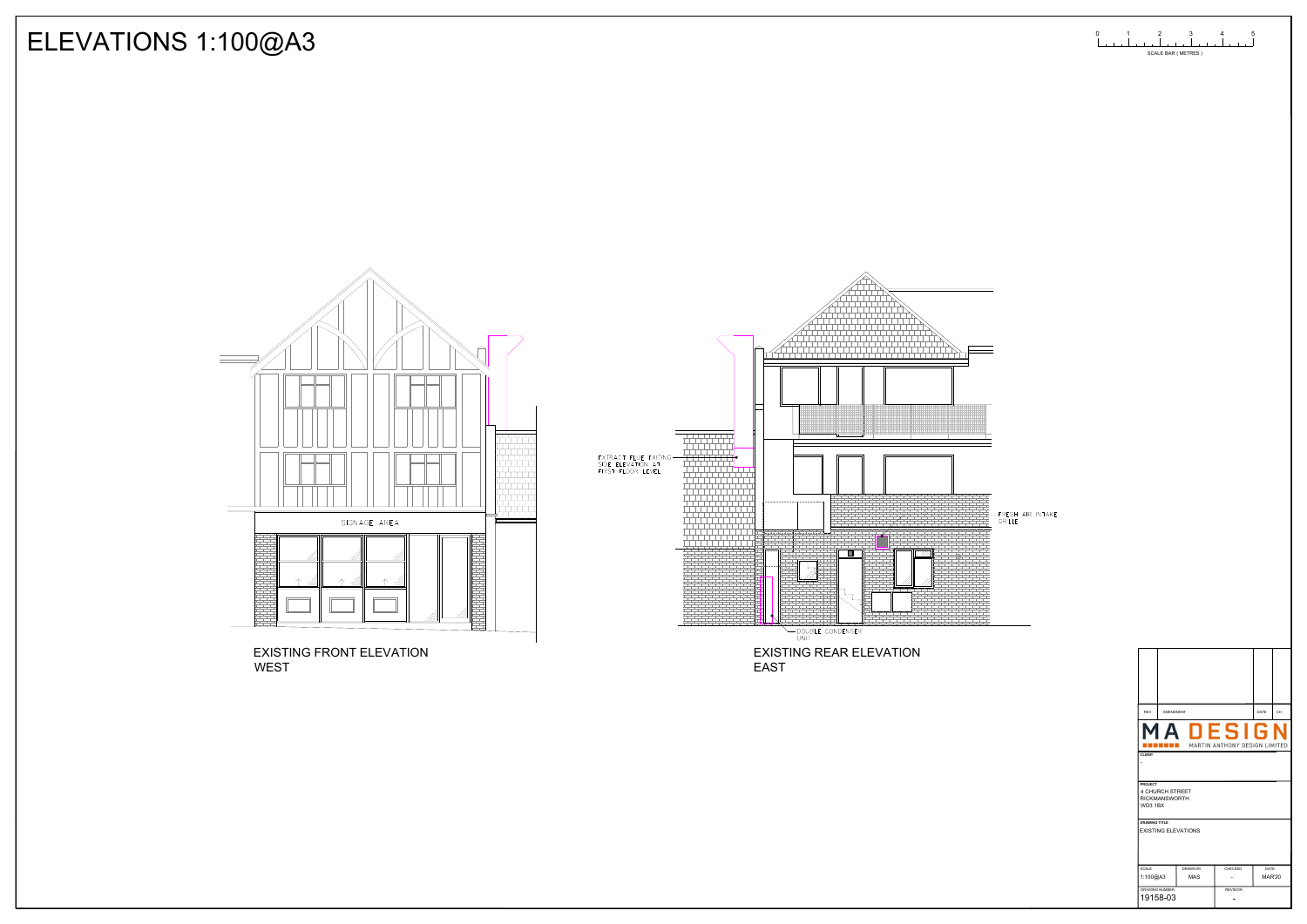

-EXTRACT FLUE

| <b>EAST</b>                                     | PROPOSED REAR ELEVATION |                                                        |                                                                           |                                 |                                                                                                                     |
|-------------------------------------------------|-------------------------|--------------------------------------------------------|---------------------------------------------------------------------------|---------------------------------|---------------------------------------------------------------------------------------------------------------------|
|                                                 |                         | REV                                                    | DRAWING REVISED<br>DRAWING REVISED<br><b>DRAWING REVISED</b><br>AMENDMENT |                                 | $\begin{array}{ l } 08.9.20 & \text{MAS} \\ 03.9.20 & \text{MAS} \\ 17.6.20 & \text{ MAS} \end{array}$<br>DATE CHKD |
|                                                 |                         | M<br><b>CLIENT</b>                                     | $\mathbf \Pi$<br>A<br><b>BEERE E</b> MARTIN ANTHONY DESIGN LIMITED        | <b>ESIGN</b>                    |                                                                                                                     |
|                                                 |                         | PROJECT<br>4 CHURCH STREET<br>RICKMANSWORTH<br>WD3 1BX |                                                                           |                                 |                                                                                                                     |
|                                                 |                         | <b>DRAWING TITLE</b>                                   | PROPOSED ELEVATIONS                                                       |                                 |                                                                                                                     |
| <b>NOTE</b><br><b>IAGE CONTRACTORS DRAWINGS</b> |                         | SCALE<br>1:100@A3                                      | DRAWN BY<br>MAS                                                           | CHECKED<br>$\sim$               | DATE<br>MAR'20                                                                                                      |
| FOR SIGNAGE DETAILS                             |                         | <b>DRAWING NUMBER</b><br>19158-11                      |                                                                           | <b>REVISION</b><br>$\mathsf{C}$ |                                                                                                                     |

| <b>NOTE</b>                      | SCAL           | <b>DRAWN B</b> |  |
|----------------------------------|----------------|----------------|--|
| SEE SIGNAGE CONTRACTORS DRAWINGS | 1:100@A3       | MAS            |  |
| FOR SIGNAGE DETAILS              | DRAWING NUMBER |                |  |
|                                  | 11015011       |                |  |

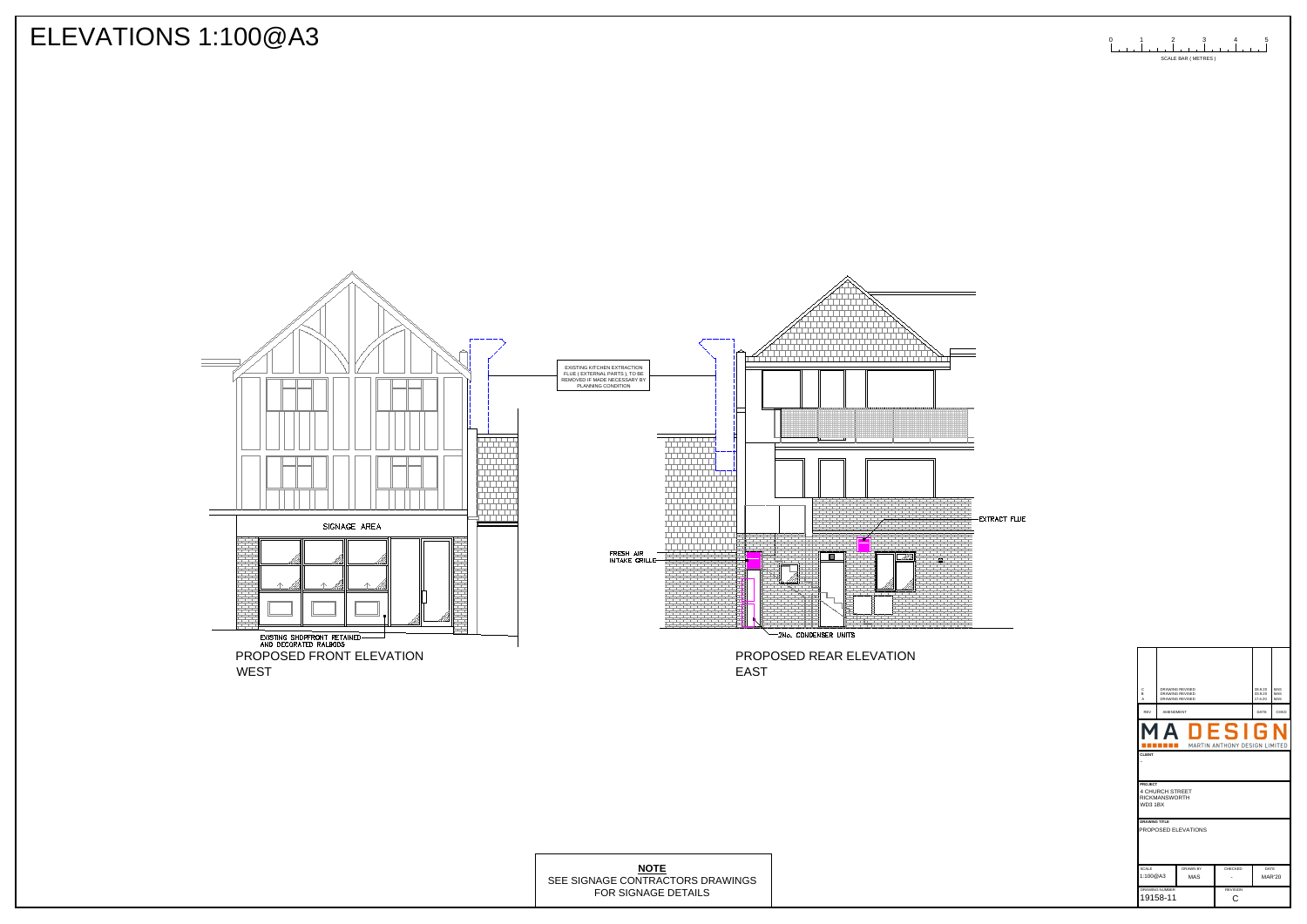

## EXISTING PLANS 1:50@A3